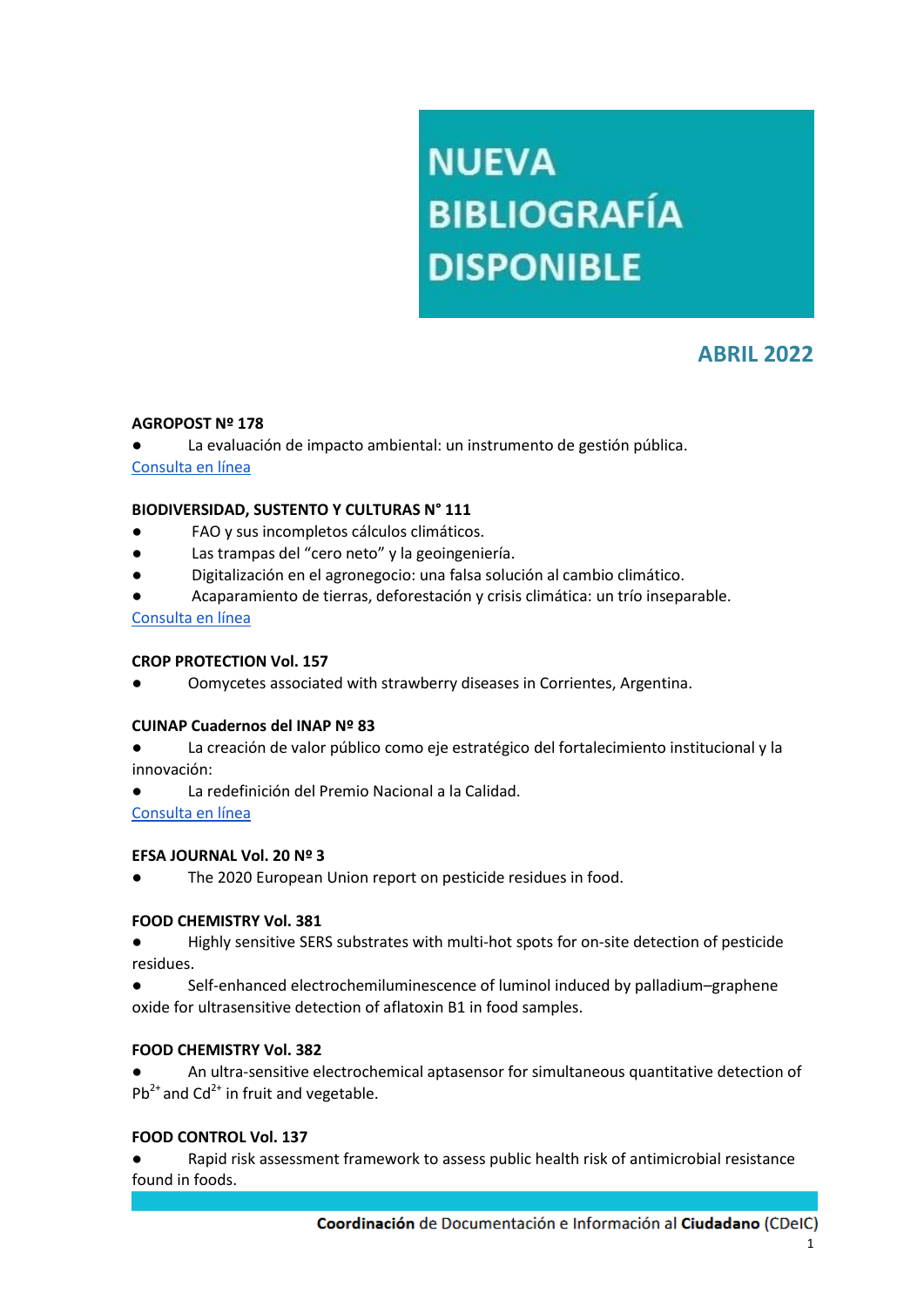- Effects of temperature abuse on the growth and survival of *Listeria monocytogenes* on a wide variety of whole and fresh-cut fruits and vegetables during storage.
- Food cold chain management improvement: A conjoint analysis on COVID-19 and food cold chain systems.
- One-step automatic sample pretreatment for rapid, simple, sensitive, and efficient determination of aflatoxin M1 in milk by immunomagnetic beads coupled to liquid chromatography-tandem mass spectrometry.
- Rational incorporating of loop-mediated isothermal amplification with fluorescence anisotropy for rapid, sensitive and on-site identification of pork adulteration.
- Global media as an early warning tool for food fraud; an assessment of MedISys-FF.

# **FOOD SCIENCE AND TECHNOLOGY Vol. 42**

An analytical study to determine prohibited anabolic residues in red meat tissue using LC-MS/MS system.

# [Consulta en línea](https://www.scielo.br/j/cta/a/6CXwKXky65PsGMKb7qspW4z/?format=pdf&lang=en)

# **FOODS Vol. 11 Nº 5**

Development of a Duplex TaqMan Real-Time Polymerase Chain Reaction for Accurate Identification and Quantification of Salmonella Enteritidis from Laboratory Samples and Contaminated Chicken Eggs.

# [Consulta en línea](https://www.mdpi.com/2304-8158/11/5/742)

# **FOODS Vol. 11 Nº 6**

PRIAS: An Intelligent Analysis System for Pesticide Residue Detection Data and Its Application in Food Safety Supervision.

[Consulta en línea](https://mdpi-res.com/d_attachment/foods/foods-11-00780/article_deploy/foods-11-00780-v2.pdf)

# **JOURNAL OF AGRICULTURAL AND FOOD CHEMISTRY Vol. 70 Nº 8**

- Electrochemical Methods for the Analysis of Milk.
- Risk to Public Health Regarding Doxycycline Residues in Chicken Claws.

# **JOURNAL OF AGRICULTURAL AND FOOD CHEMISTRY Vol. 70 Nº 9**

● Production of a Natural Dihydropteroate Synthase and Development of a Signal-Amplified Pseudo-Immunoassay for the Determination of Sulfonamides in Pork.

# **JOURNAL OF CHROMATOGRAPHY B Vol. 1193**

- Simultaneous determination of fourteen  $\beta_2$ -agonist enantiomers in food animal muscles by liquid chromatography coupled with tandem mass spectrometry.
- Direct determination of nosiheptide residue in animal tissues by liquid chromatographytandem mass spectrometry.

# **JOURNAL OF CHROMATOGRAPHY B Vol. 1194**

A sensitive and rapid bioanalytical method for the quantitative determination of luliconazole in rabbit eye tissues using UPLC-MS/MS assay-

# **JOURNAL OF DAIRY SCIENCE Vol. 105 Nº 3**

- A novel electrochemical aptasensor based on layer-by-layer assembly of DNA-Au@Ag conjugates for rapid detection of aflatoxin M1 in milk samples.
- Immunochromatographic assays for ultrasensitive and high specific determination of enrofloxacin in milk, eggs, honey, and chicken meat.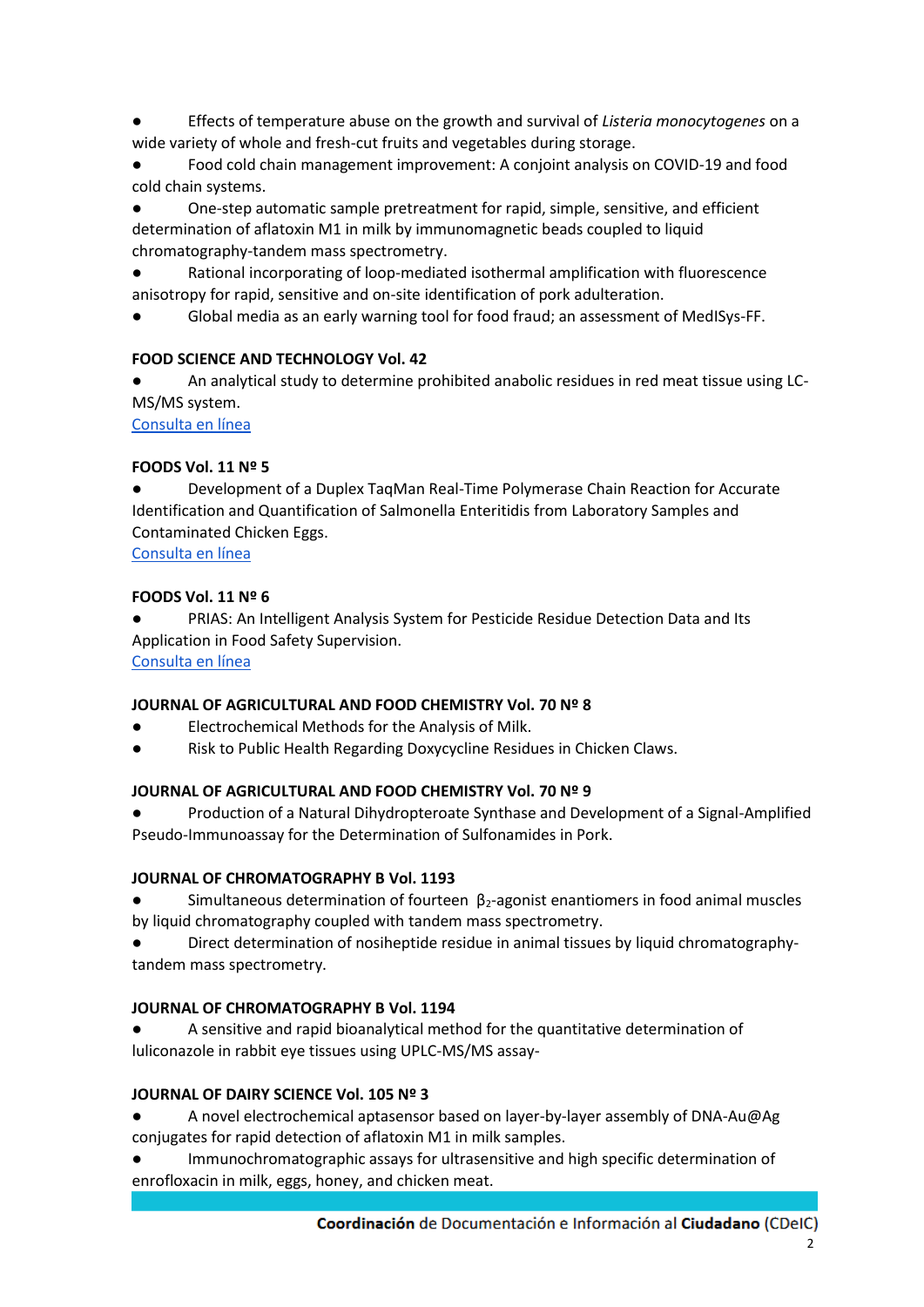# **JOURNAL OF DAIRY SCIENCE Vol. 105 Nº 4**

Chemiluminescence sensors based on molecularly imprinted polymers for the determination of organophosphorus in milk.

# **JOURNAL OF MICROBIOLOGICAL METHODS Vol. 195**

● Review: Current methods for the diagnosis of leptospirosis: Issues and challenges.

● Evaluation of commercial ELISA kits for diagnosis of brucellosis in cattle and buffaloes in different epidemiological scenarios.

# **JOURNAL OF PHYTOPATHOLOGY Vol. 170 Nº 4**

Morphological and molecular characterization, pathogenicity and sexual reproduction of *Ascochyta rabiei* isolates of chickpea fields in Argentina.

# **JOURNAL OF STORED PRODUCTS RESEARCH Vol. 97**

● *Acarus siro* L. (Astigmatina: Acaridae): First confirmed record for Brazil based on morphological and molecular characterization.

# **JOURNAL OF THE SCIENCE OF FOOD AND AGRICULTURE Vol. 102 Nº 5**

● Development, validation and evaluation of matrix effect of a QuEChERS-based multiresidue method with low temperature dispersive clean-up for analysis of 104 pesticides in cumin (Cuminum cyminum) by LC-MS/MS.

# **PEST MANAGEMENT SCIENCE Vol. 78 Nº 4**

EU microbial pest control: A revolution in waiting.

# **RESEARCH IN VETERINARY SCIENCE Vol. 147**

● Evaluation of *B. melitensis* whole-cell lysate antigen-based indirect ELISA for the serodiagnosis of caprine brucellosis.

#### **REVISTA DE MEDICINA VETERINARIA Vol. 103 Nº 1**

● XIII Jornadas de la Asociación Argentina de Inmunología Veterinaria I Reunión de la Red Latinoamericana de Inmunología Veterinaria:

Ensayo a campo de candidatos vacunales contra la tuberculosis bovina.

● Detección complementaria y diferencial de cepas de *Mycobacterium bovis* en el marco de un ensayo de vacunas contra la tuberculosis bovina.

[Consulta en línea](https://www.someve.com.ar/images/revista/2022/Vol103(1)/Pag-4-75-Resumenes-AAIV.pdf)

# **REVISTA INSTITUCIONAL DE LA BOLSA DE COMERCIO DE ROSARIO N° 1543**

Comercio Internacional: Argentina y el desafío de posicionarse en los mercados del Este asiático en el siglo XXI.

[Consulta en línea](https://www.bcr.com.ar/es/sobre-bcr/revista-institucional/noticias-revista-institucional/version-digital-completa-1543)

#### **SCIENTIA HORTICULTURAE Vol. 300**

H<sub>2</sub>S: A new gas with potential biotechnological applications in postharvest fruit and vegetable storage: An overview.

#### **TRANSBOUNDARY AND EMERGING DISEASES Vol. 69 Nº 2**

Absence of proteinase K-resistant PrP in Korean Holstein cattle carrying potential bovine spongiform encephalopathy-related E211K somatic mutation.